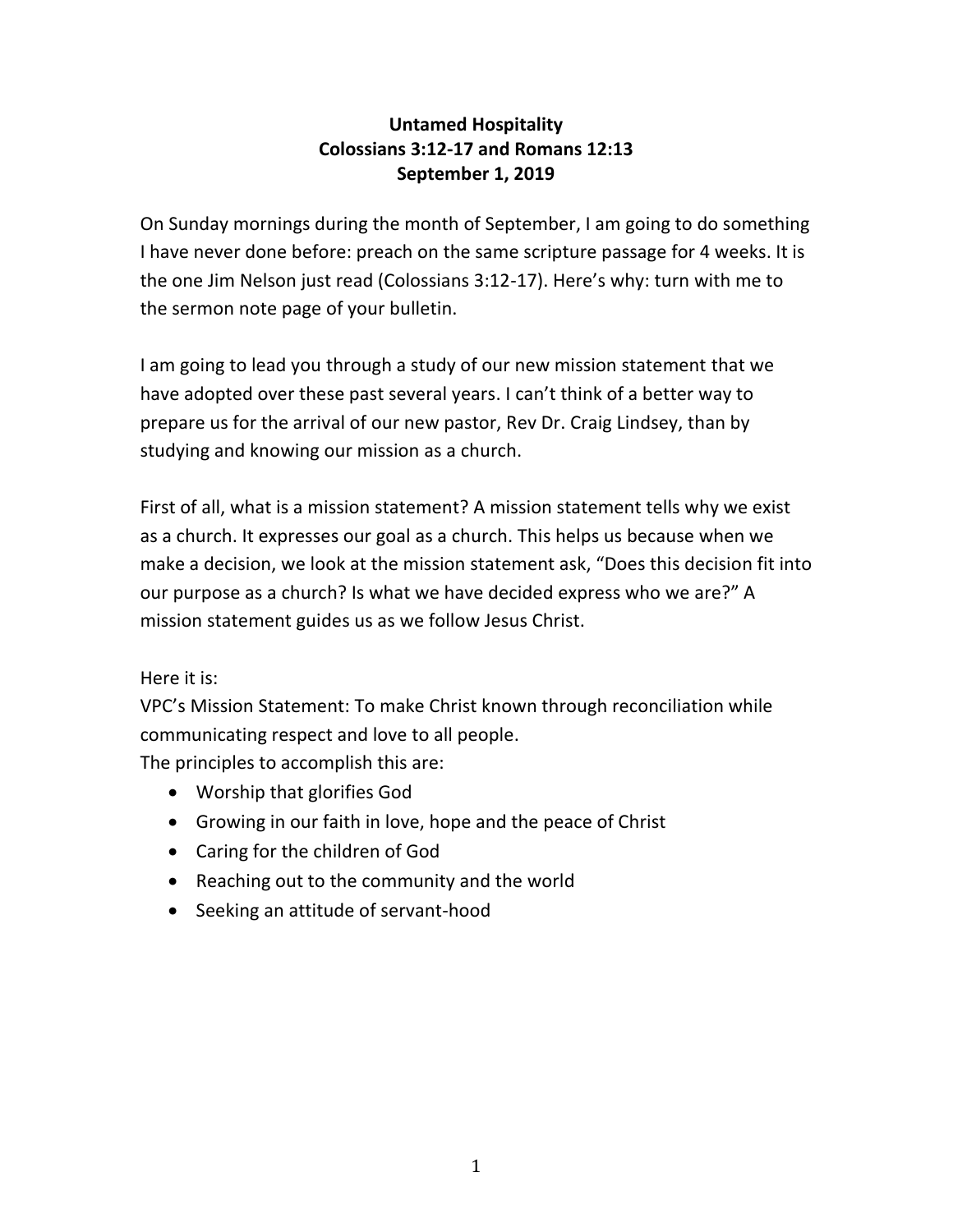As we look at these this coming month, I am not going in order. We are not going to cover all the principles. And sometimes I will combine several principles at once, which is what I will do today. We will get to that in a minute.

As I mentioned, I will use the same scripture passage each Sunday – Colossians 3:12-17. The reason is this passage demonstrates our mission statement and all the principles to accomplish it.

For example, verse 13 "Bear with each other and forgive one another if any of you has a grievance against someone. Forgive as the Lord forgave you." This describes reconciliation, a key word in our mission statement.

Verse 12: "Therefore, as God's chosen people and dearly loved, clothe yourselves with compassion, kindness, humility, gentleness and patience." This describes the second part of our mission statement "Communicating respect and love to all people."

Verse 16 "Let the message of Christ dwell among you richly as you teach and admonish one another with all wisdom through psalms, hymns and songs." This is another way to describe worship (the first principle) and growing our faith (the second principle).

Then along with the Colossians passage (which you will hear over 4 Sundays), I will include another passage to highlight the message for the day. Look at the scripture passage just above our mission statement. It is from Romans 12:13 "Share with the Lord's people who are in need. Practice hospitality." This is our theme for today.

Hospitality is a big part of our mission statement. It certainly includes communicating respect and love to all people. It falls into the last 3 principles: Caring for the children of God, reaching out to the community, seeking an attitude of servant-hood.

Practice hospitality.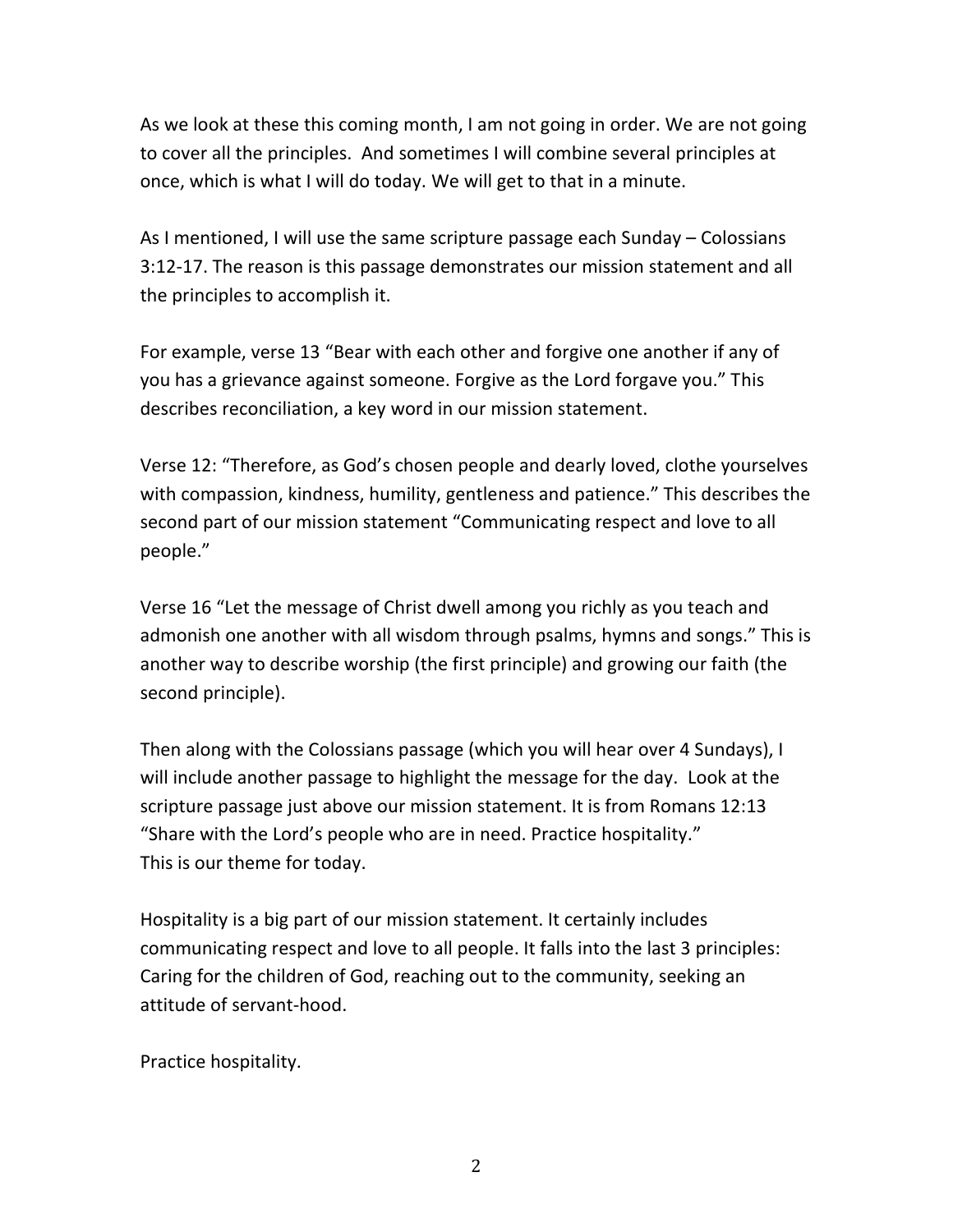There is the story of the pastor who felt that their church was a bit stuffy and could use a bit of friendliness. So, one Sunday he announced that the following Sunday they were going to start a custom of shaking hands and greeting each other. At the close of the service a man turned around to the lady behind him and said "Good morning," and she looked at him with shock at his boldness and said, "I beg your pardon! That friendliness business doesn't start until next Sunday."

Practice hospitality. Why?

Because God is a God of hospitality. You see it at the beginning – the creation of the world, and God placed us here as an act of hospitality. God rescues the Israelites from slavery in Egypt and as an act of hospitality gives them a place to live.

The duty of hospitality comes from the center of who God is. God said to the people of the OT: I am the Lord your God who made a home for you and brought you there with all my might and all my soul. Therefore, you shall love the stranger as yourself.

God continues: "When a stranger lives with you in your land, you shall not do him wrong. The stranger living with you must be treated as one of your native-born, and you shall love him as yourself; for you were strangers in the land of Egypt: I am the Lord your God." Leviticus 19:33-34

Hospitality is the very nature of God. God says you extend hospitality to others because I am the Lord your God.

It was the strangers, orphans, widows, and the poor that were on God's priority list of people to receive hospitality in the Old Testament. God said, "[I} defend the cause of the fatherless and widow, and love the stranger, giving him food and clothing. And you are to love those who are strangers, for you yourselves were strangers in Egypt" (Deut. 10:18-19).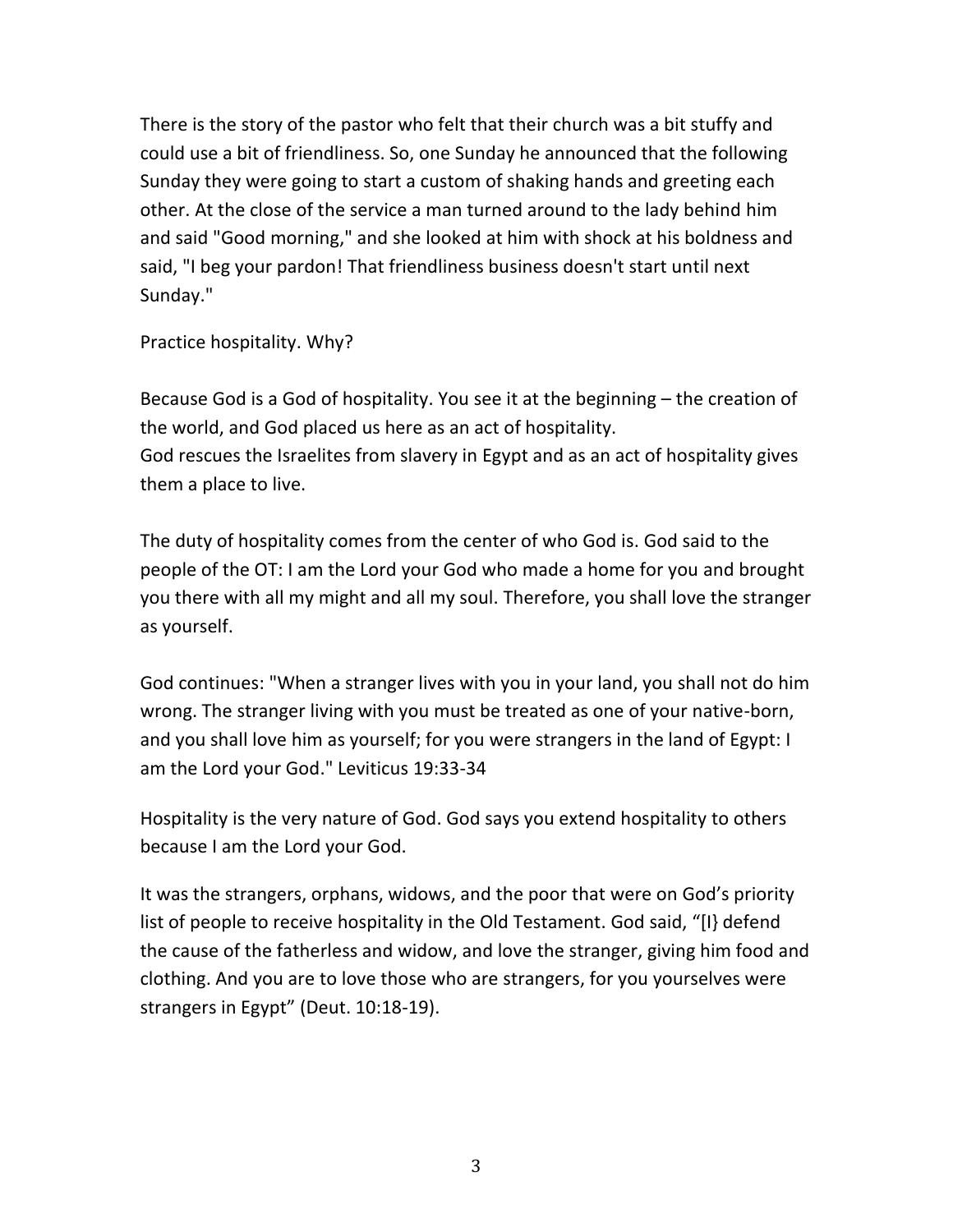The New Testament continues the theme. God showed hospitality through Jesus. The Apostle Paul says the good news of Jesus Christ is that while we were yet sinners, Christ died for us (Romans 5:8). In other words, God offered us hospitality even as we walked away from God. This is the ultimate act of hospitality given to us.

Therefore since we are the recipients of the untamed hospitality of Jesus Christ, we are called to extend that same kind of hospitality to others. Hospitality is a part of who we are as people of God. It is the nature of God and therefore, we practice it.

When people walk in our doors, they are looking for a place to belong. When I ask people in the new member class why they decided to become a member here, one of the reasons I hear the most is "because it felt like home."

I love this definition of hospitality:

"An active desire to invite, welcome, receive and care for those who are strangers so that they find a spiritual home and discover for themselves the unending richness of life in Christ."

Keep in mind that the word hospitality contains "hospital," a place where we go for healing and wholeness. Hospitality is about allowing your presence to bring healing to others.

Practice hospitality.

How can we show acts of hospitality?

Here at church it starts by greeting at the door, or even outside. Hospitality isn't just about smiling at visitors who walk into the doors of our church. It's about an active desire to welcome and care for new people. Let people read the hospitality of God in your smile.

Practice hospitality by saying hello.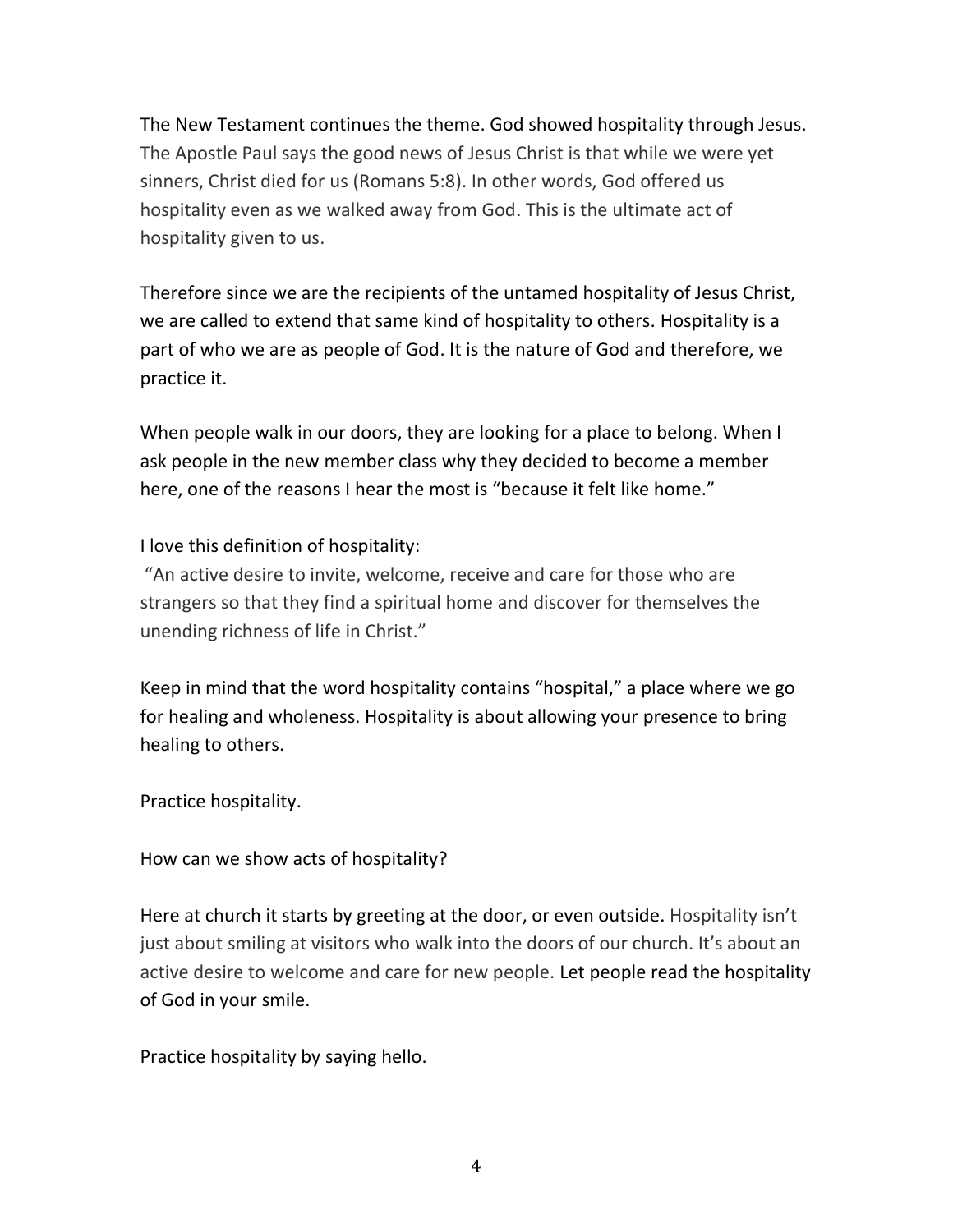We extend hospitality during the Passing of the Peace as you turn to someone near you, hopefully someone you do not know, the stranger, and look that person in the eye and you say, "The peace of Christ be with you." You are extending to them the richness of life in Christ.

Practice hospitality by extending the peace of Christ to someone.

That red Fellowship Pad…it is there for you to sign and then pass to the person seated next to you. If you are the last person in the row that receives it, look at it, and send it back down the row. As it comes back to you, look at the names there. Look for someone you do not know, someone who is a visitor. Greet them after the service; perhaps invite them to join you in the Fellowship Hall for some coffee and fruit and cookies.

Practice hospitality because it is in the very nature of God.

Invite someone you do not know or who is a visitor out to eat after worship on Sundays or after the Taize service on Wednesday.

Practice hospitality because it is part of who we are as the people of God.

And of course, we do not extend hospitality just in church. It can happen in our every day life. Buy a cup of coffee for the next person in the Starbuck's line. Let someone go in front of you in the check-out lane. It's noticing the cashier at the grocery store, or your waiter/waitress at the restaurant and calling them by name.

Practice hospitality by communicating respect and love to all people.

Everywhere we go, we carry God's message of hospitality that they are loved, known, welcomed and enough. See people as souls whose lives matter and God loves. Ask God to open your eyes and help you see people as God sees them, and to treat them as God treats us.